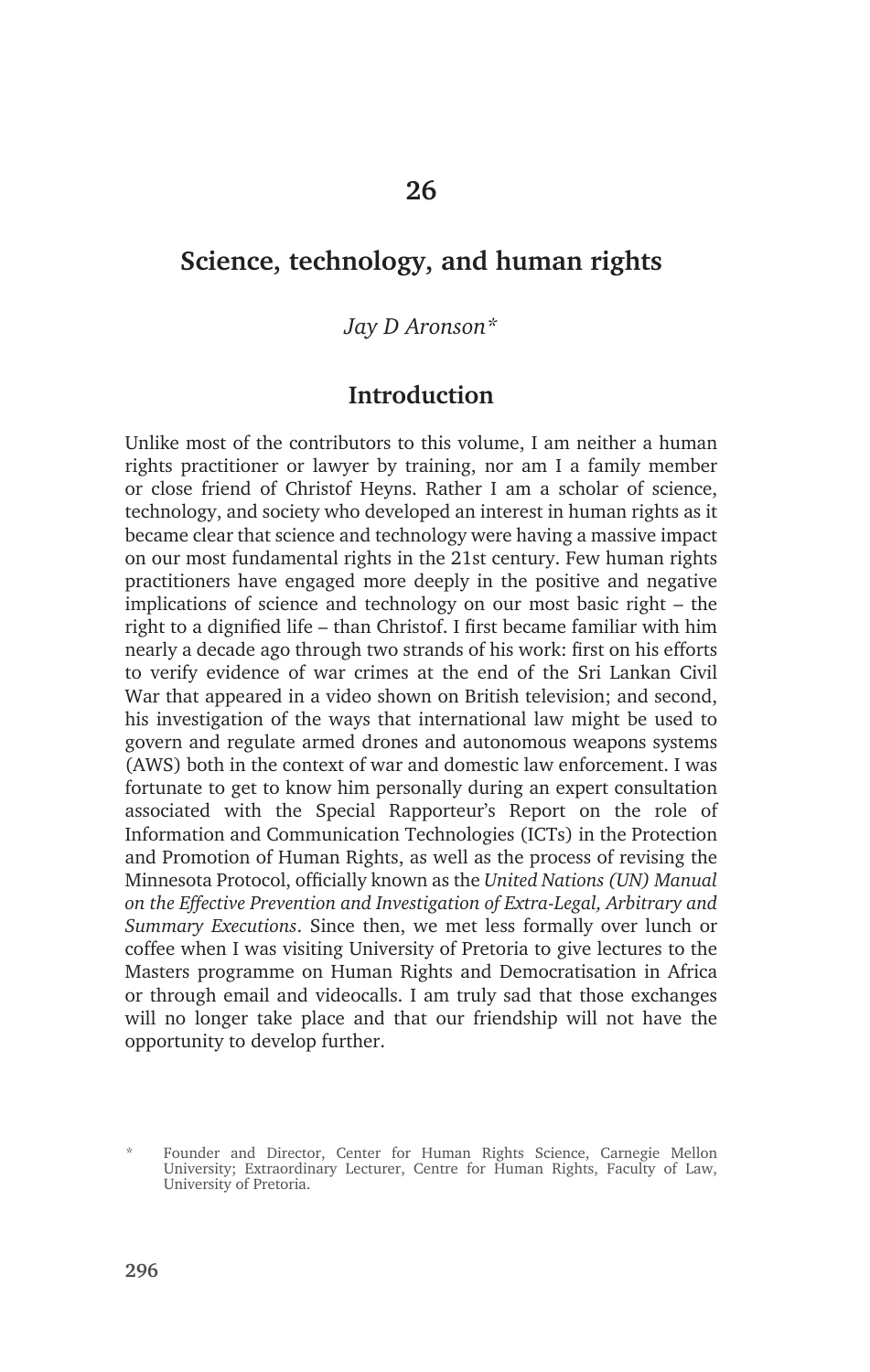What struck me most about Christof, other than his warm persona and brilliant mind – two recurring themes throughout this volume – was the profound sense of humanity that pervaded his analysis of complex technical, legal, and ethical issues. Few human rights scholars of his generation are as attuned to the importance of understanding the human rights implications of science and technology as he was. This awareness seems to have emerged as much from his curiosity about the world around him as it did from the realities of carrying out human rights investigations in the era of widespread smartphone adoption and increased accessibility of the internet and social media. As he noted in his 2015 Special Rapporteur's Report on ICTs and human rights, he was increasingly dependent upon 'information mediated through technology' in evaluating the claims that he was receiving about unlawful killings as a result of his role at the UN. $<sup>1</sup>$  He was also aware that journalists and</sup> human rights advocates were also turning to technology to document rights abuses or verify claims received through other sources.

# **Technology and human rights documentation**

Although he was trained in the methods and approaches of the first and second generations of human rights documentation, he was very much at the core of scholars and practitioners making sense of documentation possibilities brought about by new information and communication technologies – the so-called third generation of documentation practices (the first being intergovernmental investigations, the second being NGO-led documentation, and the third being more accessible digitalbased documentation by a much wider variety of actors). His hope was that this third generation of documentation practices would open up, and ideally democratise, human rights fact-finding – providing ordinary people with a platform to share their experiences and engage with the global community in ways that had previously only been possible for the largest NGOs physically located in proximity to power. In order for this future to be realised however, Christof recognised that people simultaneously needed to be able to access these new communications technologies and also be shielded from the surveillance risks that were manifest in a technology that had the ability to track one's every move in the real world and online. Looking back on his work on this topic, it was fascinating to see that Christof was especially aware of the fact that technology, and the new people it brought into the human rights space, would be most effective when integrated into networks with

1 C Heyns 'Report of the Special Rapporteur on extrajudicial, summary or arbitrary executions: Use of information and communications technologies to secure the right to life' (24 April 2015) United Nations General Assembly Human Rights Council A/ HRC/29/37, 6.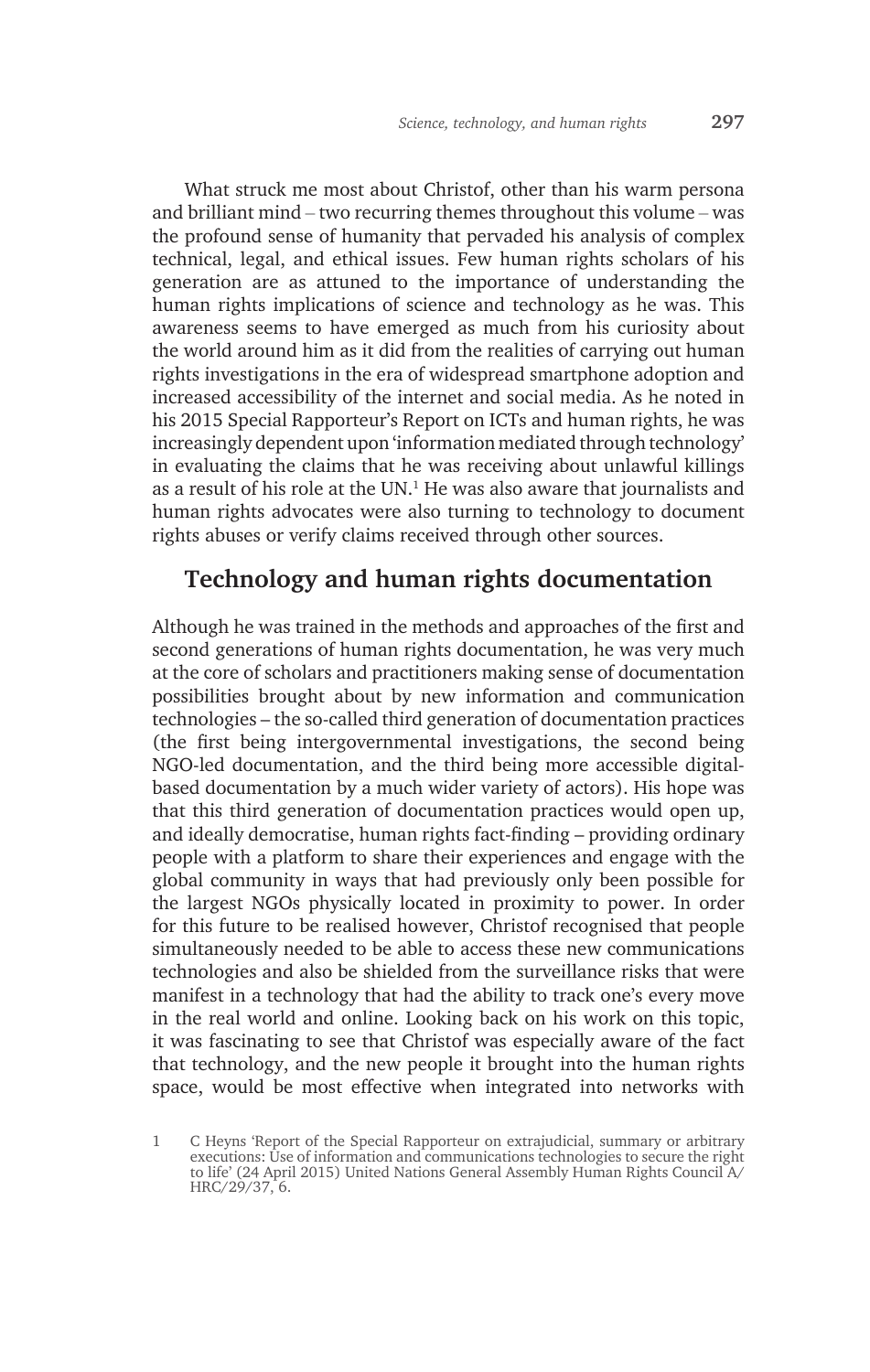existing institutions and organisations that had significant experience mobilising people, documenting rights violations, seeking redress for them, and advocating for change. Christof implored the international community to pay attention to the work being done on the ground by ordinary people and smaller organisations so that their efforts would not be in vain.

Christof's interest in new forms of documentation emerged from his work with forensic, ballistics, and video metadata experts to verify the contents of a horrific five-minute video provided to him by the British television station Channel 4 in November 2010, which seemed to show summary executions of Tamil prisoners (at least one of whom may have been a journalist) by government forces in 2009 in graphic detail, acts which the Sri Lankan government initially denied had occurred.<sup>2</sup> The government argued that the video in question had been fabricated – initially staged and shot with a high-quality camera and then altered to appear as if it had been filmed on a low-quality cellphone camera by another soldier – in order to discredit the government.

Building on work done by his predecessor Philip Alston earlier that year to investigate the authenticity of a shorter one-minute clip that briefly documented the killings, Christof and his team of experts determined that the longer video was in fact authentic and resolved certain questions that emerged from analysis of a shorter video that was included as a segment in the longer video.<sup>3</sup> The video provided convincing evidence that several individuals had been summarily executed by government soldiers with high-powered automatic weapons at close range and with many of the victims blindfolded with their hands behind their backs. The video also provided convincing evidence that at least some bodies, including two female victims, were treated in an undignified manner after death. Based on this evidence, Christof, in his capacity as Special Rapporteur, requested that the government of Sri Lanka reopen their investigation into the killings, this time taking the crimes depicted in the video seriously and not simply seeking to undermine the credibility of this evidence. This investigation foreshadowed the emergence of kinds of open-source investigations that are now a routine a decade later.

Christof was willing to criticise big players in the human rights space when necessary. Indeed, he was quite critical when describing the technological capacity of the very body he reported to: the UN

<sup>2</sup> 'Sri Lanka: UN expert calls on Government to probe executions captured on video', UN News, 31 May 2011, https://news.un.org/en/story/2011/05/376912 (accessed 29 October-2021); Christof Heyns, 'Report of the Special Rapporteur on extrajudicial summary or arbitrary executions, Addendum: Summary of information, including individual cases, transmitted to Governments and replies received' (27 May 2011) United Nations General Assembly Human Rights Council A/HRC/17/28/Add.1.

<sup>3</sup> Heyns (n 2).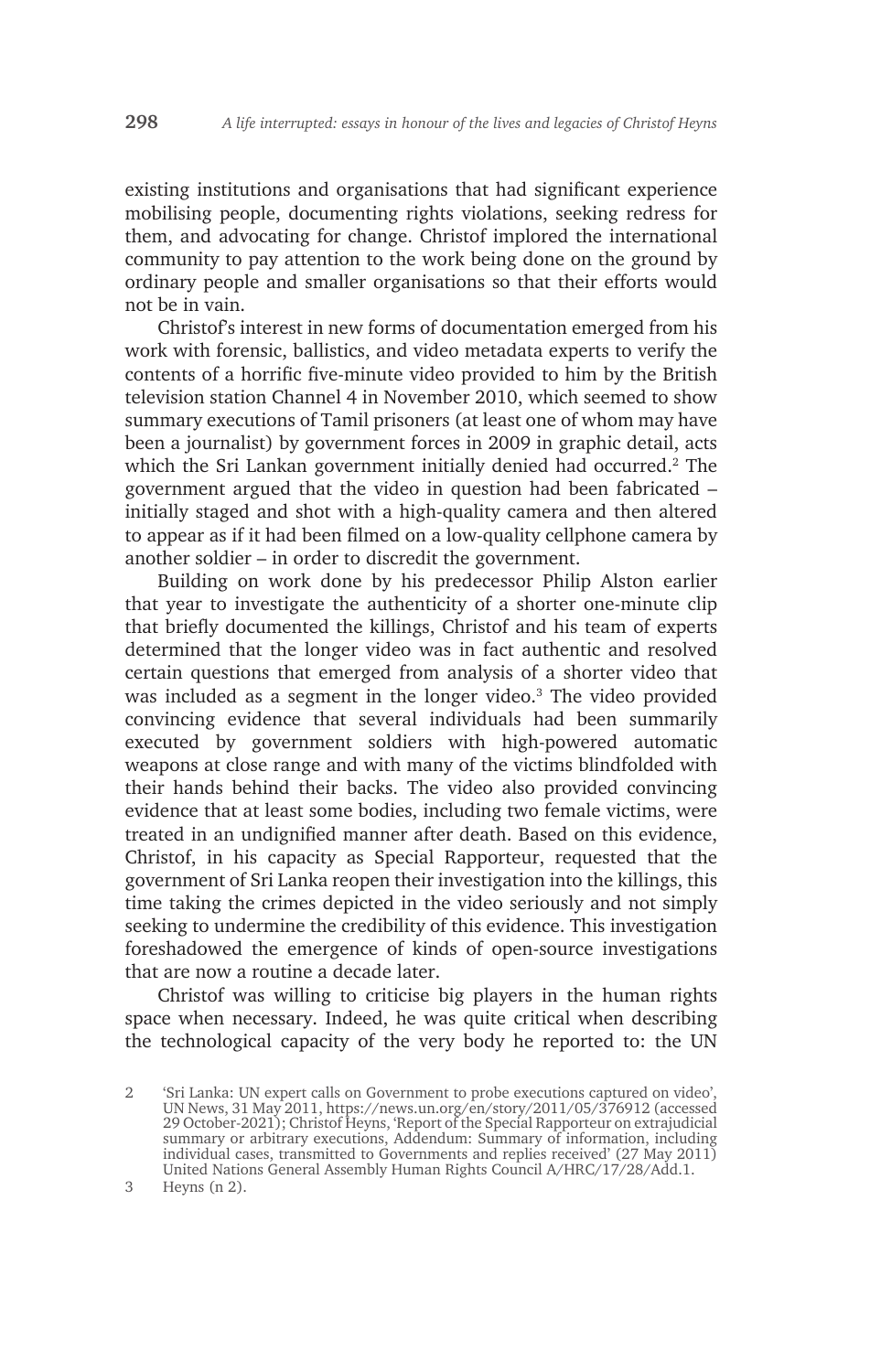Human Rights Council. In his report on ICTs, he noted that 'many Human Rights Council mechanisms encourage individual contact through insecure generic email addresses, with no warnings concerning security or suggestions of alternatives'.4 This 'ignorance' of the basics of digital security could have had significant implications if not corrected. He was further critical of the Council's lack of capacity for engaging with digital evidence in its special investigations, which could, in the long term put it at risk of becoming isolated from the broader human rights community. This critique applied to international organisations more broadly. He wrote: 'technological advances in gathering evidence remain only as effective, in real terms, as the accountability mechanisms to which they contribute and which are, in large part, external to the technology.'5 In that sense, the improved information streams offered by ICTs are necessary, but not sufficient, for better protection of human rights, including the right to life. That underlines the importance of international human rights mechanisms, including the Human Rights Council and its special procedures, being able to fully integrate this information into their proceedings and investigations. Some human rights NGOs – the so-called 'second generation' – are keeping pace with the innovations of the 'third generation.' It is vital that the 'first generation' catch up.6

In keeping with what one would expect from Christof, his conclusions about the impact of ICTs on human rights were nuanced and cautionary, while at the same time recognising the tremendous value that technology could bring to the work when implemented appropriately. Such proper implementation included both training for human rights practitioners and coordination among human rights groups, transnational organisations, and funders. He was concerned about highlighting the limits of technology – especially that one should not assume the comprehensiveness of digital information streams and that these streams should be seen as complementary to traditional human rights reporting and advocacy, not a replacement. He also highlighted what has become a central tension in human rights documentation since the publication of this report: the private ownership and control of the platforms through which digital information about human rights are shared. Thus, private, profit-driven corporations were in control of an important transnational quasi-public space that ordinary people, human rights advocates, governments, and international actors all depended on to advance the public good.7 While some of the challenges

<sup>4</sup> Heyns (n 1) at 19.

<sup>5</sup> Heyns (n 1) at 22.

<sup>6</sup> Heyns (n 1) at 22.

<sup>7</sup> As above.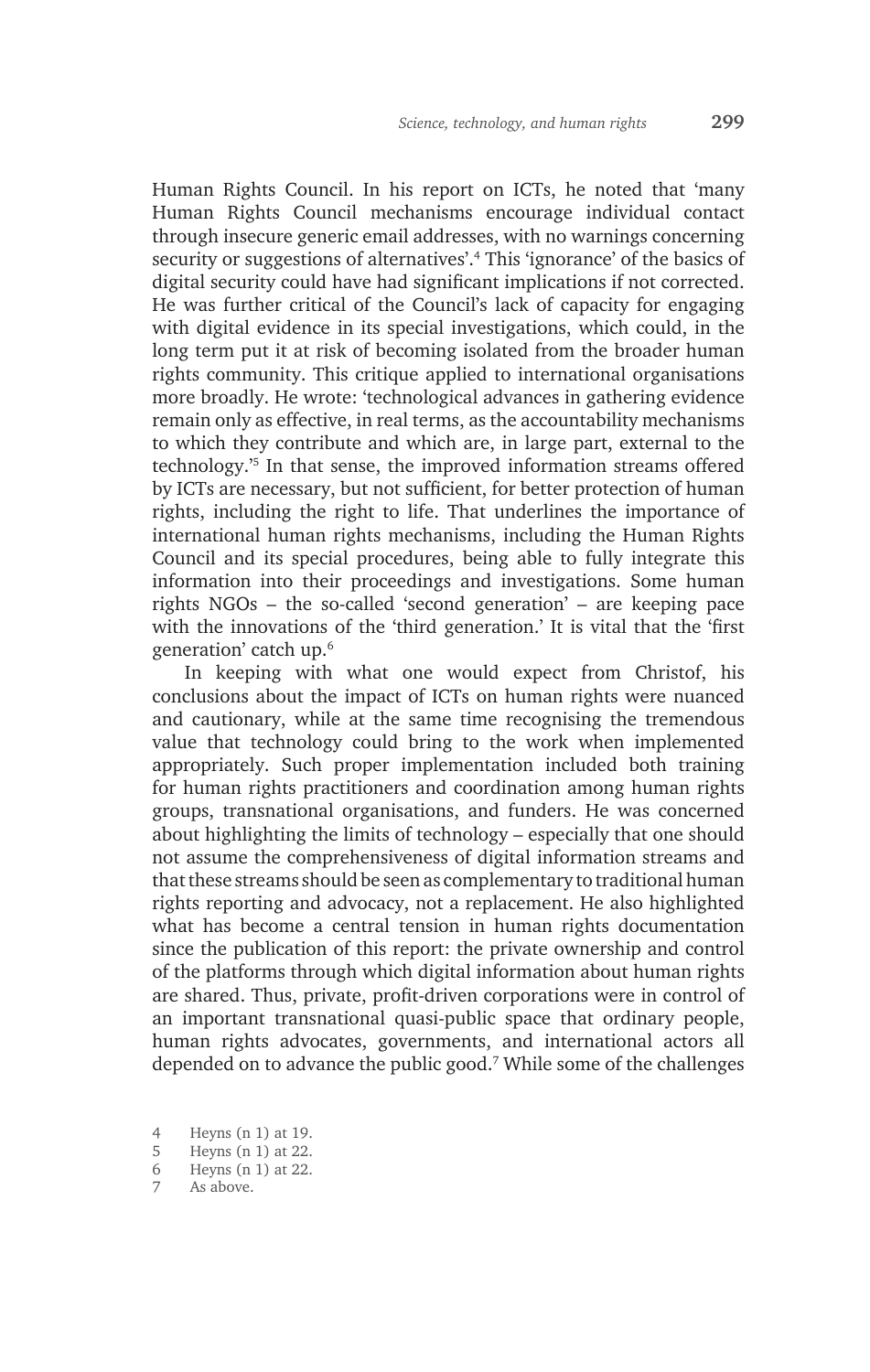that Christof identified have been addressed, most remain as relevant today as they were when the initial report was published in 2015.

#### **Drones and autonomous weapons**

Christof became aware of the need to investigate the use of armed drones in conflict through his work as the Special Rapporteur on extrajudicial, summary, or arbitrary executions. He took over that position in 2010 as the Obama administration was dramatically ramping up the drone capabilities of the United States military and using them extensively for targeted killings in the global 'war on terror'. Like many other human rights scholars, he did not see the use of armed drones to kill as an inherent violation of human rights, but argued that they must be deployed in a way that respected international humanitarian law. More than anything, though, he worried about the ways that advances in artificial intelligence (AI) might one day facilitate autonomy in robotic weapons systems to the point that they were no longer under meaningful human control. It was this potential future that required immediate consideration, study, and action.

In 2016, he wrote in the introduction to a volume on the law, ethics, and policy of AWS that one of the core challenges of the modern era was to ensure that computational systems and AI 'enhance and do not undermine human objectives'.8 Christof was not alone in being concerned about this challenge, but his writing and thinking on the subject always struck me as getting right to the heart of the matter in a clear and concise manner.

In that same introductory chapter, he noted that the 'increased autonomy in weapons release now points to an era where humans will be able to be not only physically absent from the battlefield but also psychologically absent,' as well.<sup>9</sup> He was not distracted by the complexity or the novelty of the actual mechanism used to kill, but rather on how the decision to engage a target was made. AWS, he noted, 'whether used in armed conflict or law enforcement, are weapon platforms, and any weapon can in principle be fitted onto an AWS. Therefore, the important distinguishing feature between different kinds of AWS is not the weapons they use but, rather, how they take their decisions – their levels of autonomy.'10 For Christof it was also crucial to understand not only the decision-making process, but why militaries, police forces, and technologists were seeking to remove humans from

<sup>8</sup> C Heyns 'Autonomous weapons systems: living a dignified life and dying a dignified death' in N Bhuta and others (eds) *Autonomous weapons systems: law, ethics, policy*  (CUP 2016) at 3

<sup>9</sup> Heyns (n 8) at 4.

<sup>10</sup> Heyns (n 8) at 6.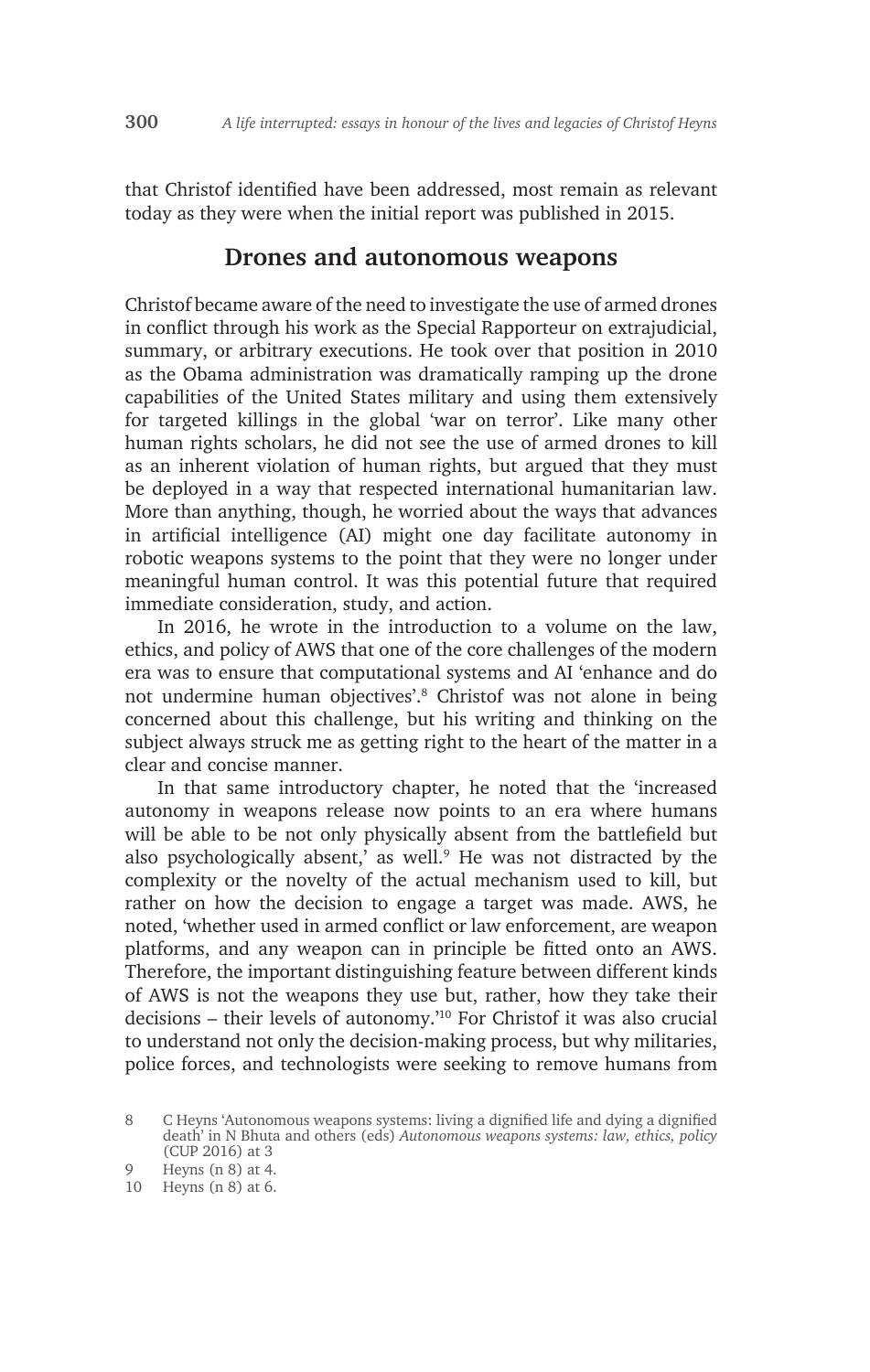the immediate area of use or to automate aspects of the process so that humans are increasingly less involved in the lethal use of force.

Christof acknowledged the novelty of autonomous weapons, especially the violation of the 'implicit assumption of international law and ethical codes that humans will be the ones taking the decision whether to use force, during law enforcement and in armed conflict', but insisted that existing legal regimes were capable of governing them – even if that law dictates that certain autonomous actions not be taken under any circumstances.11 For instance, while AI might one day be able to make reasonable decisions about who to target, what the intentions of that person or group are, and how much force is proportionate, we might still not want to allow autonomous targeted killings because allowing non-human entities to determine whether or not a person should live or die might violate the fundamental dictates of human dignity, that is, the inherent and incommensurable value of each and every human being. In his view, to 'allow such machines to determine whether force is to be deployed against a human being ... may be tantamount to treating that particular individual not as a human being but, rather, as an object eligible for mechanised targeting.'12 He cautioned against '[d]eath by algorithm,' which, he reasoned

means that people are treated simply as targets and not as complete and unique human beings, who may, by virtue of this status, deserve to meet a different fate. A machine, which is bloodless and without morality or mortality, cannot do justice to the gravity of the decision whether to use force in a particular case, even if it may be more accurate than humans. $13$ 

The weapon had in a sense become the warrior, and for Christof, this was unacceptable, in large measure because he was concerned for the human dignity of even those individuals who were legitimate targets of lethal force under international law.<sup>14</sup> The weapon must always remain a tool in human hands in order for the use of force to remain within the bounds of human dignity. While belligerents in an armed conflict might voluntarily put their lives on the line, their opponents were still required to respect their dignity even if they could be legitimately killed in battle. He wrote that '[w]ar without on-going human reflection is mechanical slaughter.'15 He further likened the development of autonomous weapons to making a decision to kill someone 'in advance, in the abstract, and based on hypothetical scenarios'. 16 We would find

- 15 Heyns (n 14) at 60.
- 16 Heyns (n 14) at 61.

<sup>11</sup> Heyns (n 8) at 8.

<sup>12</sup> Heyns (n 8) at 11.

<sup>13</sup> Heyns (n 8) at 11.

<sup>14</sup> Heyns (n 8) at 58; C Heyns 'Autonomous weapons in armed conflict and the right to a dignified life: an African perspective' (2017) 33 *South African Journal on Human Rights* 46 at 51.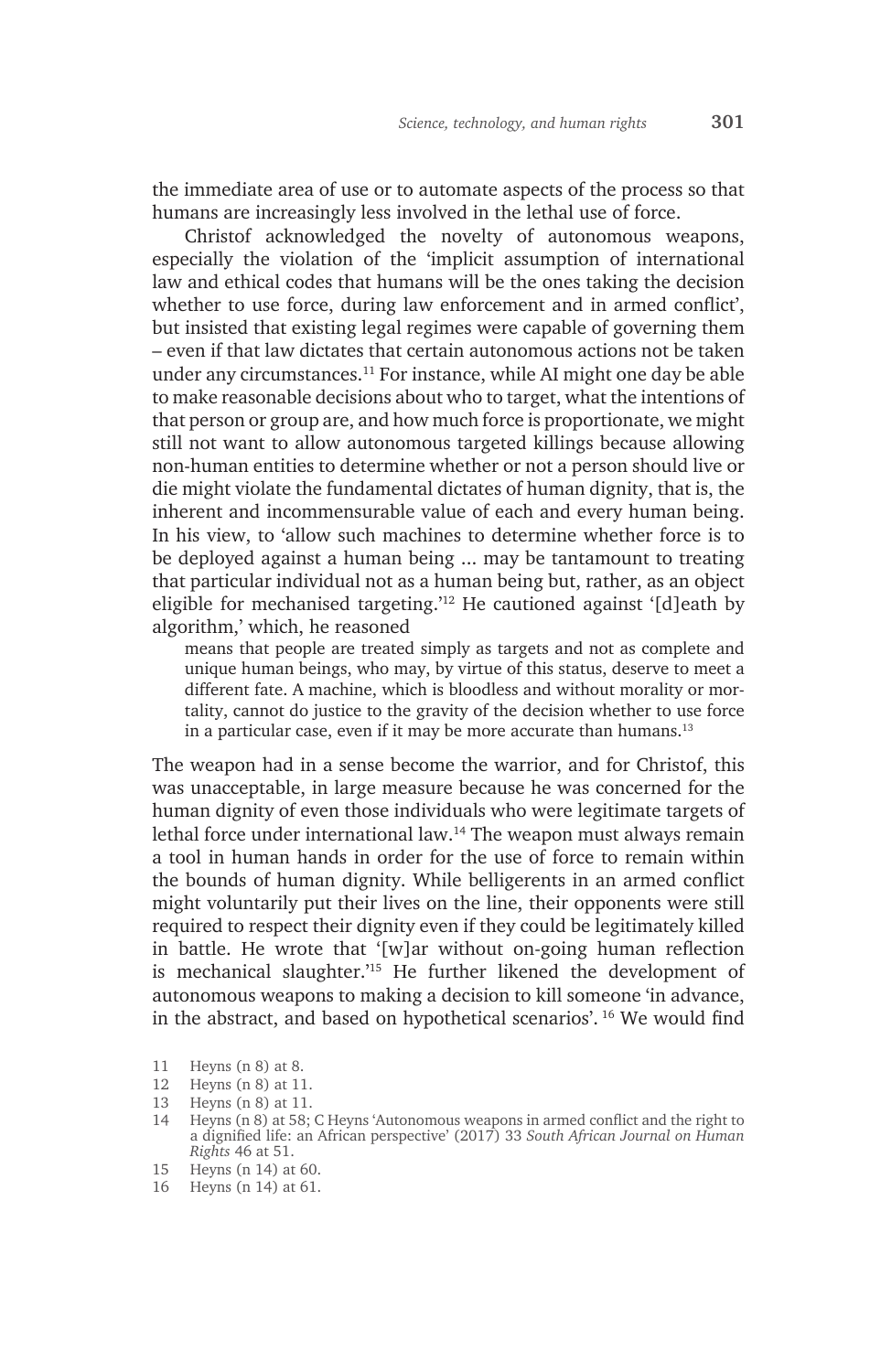this unacceptable in the context of a mandatory death penalty in which a legislature predetermined who in a criminal justice system would live or die in the criminal justice system without recourse to a judge or jury. This moral challenge was certainly recognised by other scholars and commenters, but Christof went a step further, pointing out that the dignity of the people in whose name autonomous weapons systems were being deployed might also be impacted by this decision. He recognised that this deployment might be seen as an abdication of moral responsibility to 'bloodless agents' in a way that being represented by human combatants would not. Part of the problem, he noted, is that a lack of systems to ensure accountability for violations of the right to life is in itself a violation of the right to life. By deploying technological systems that cannot be held accountable for their actions, we run the risk of (at least in theory) violating the right to life even if no one is actually ever killed. This is one reason why we might not want to deploy AWS even when there is the potential to save at least some lives that would be lost if they were not in action. This is not necessarily a satisfying conclusion, but it one that Christof came to:

The notion of the indivisibility and interdependence of all rights militates against the idea of an absolute hierarchy of rights, because it would mean that if there were a clash of rights – when it really matters – the one right would always trump the other. Dignity, if it is to assume its position as a meaningful right, must in some cases be able to trump other rights, including the right to life.17

Thus, even where lives may be saved, the right to dignity – including a dignified death – has to be considered as well. In a paragraph about the existential harm of autonomous weapons that continues to stick with me, Christof wrote:

The realities of modern warfare are, of course, such that someone who is about to be targeted in many cases does not have a real chance of appealing to the humanity of the person on the other side. However, the hope that this may be possible has so far not been completely excluded. With the introduction of autonomous weapons, there is no such chance. Having autonomous weapons as a legal and legitimate part of the world in which we live can undermine an important part of our hard-wiring: namely, hope. Psychologists have long emphasised the importance of a measure of optimism in human beings. An emphasis on hope indeed underlies many religious and other world views, as well as philosophical traditions. For machines to have the power of life and death over human beings may change some of our deep-seated assumptions about the world in which we live, and the extent to which we experience it as a place in which empathy, redemption, and mercy may be found. Where it is legally or even ethically permissible to use force, humans may decide not do so because something holds them back. This possibility is excluded when autonomous weapons are used.

17 Heyns (n 14) at 62.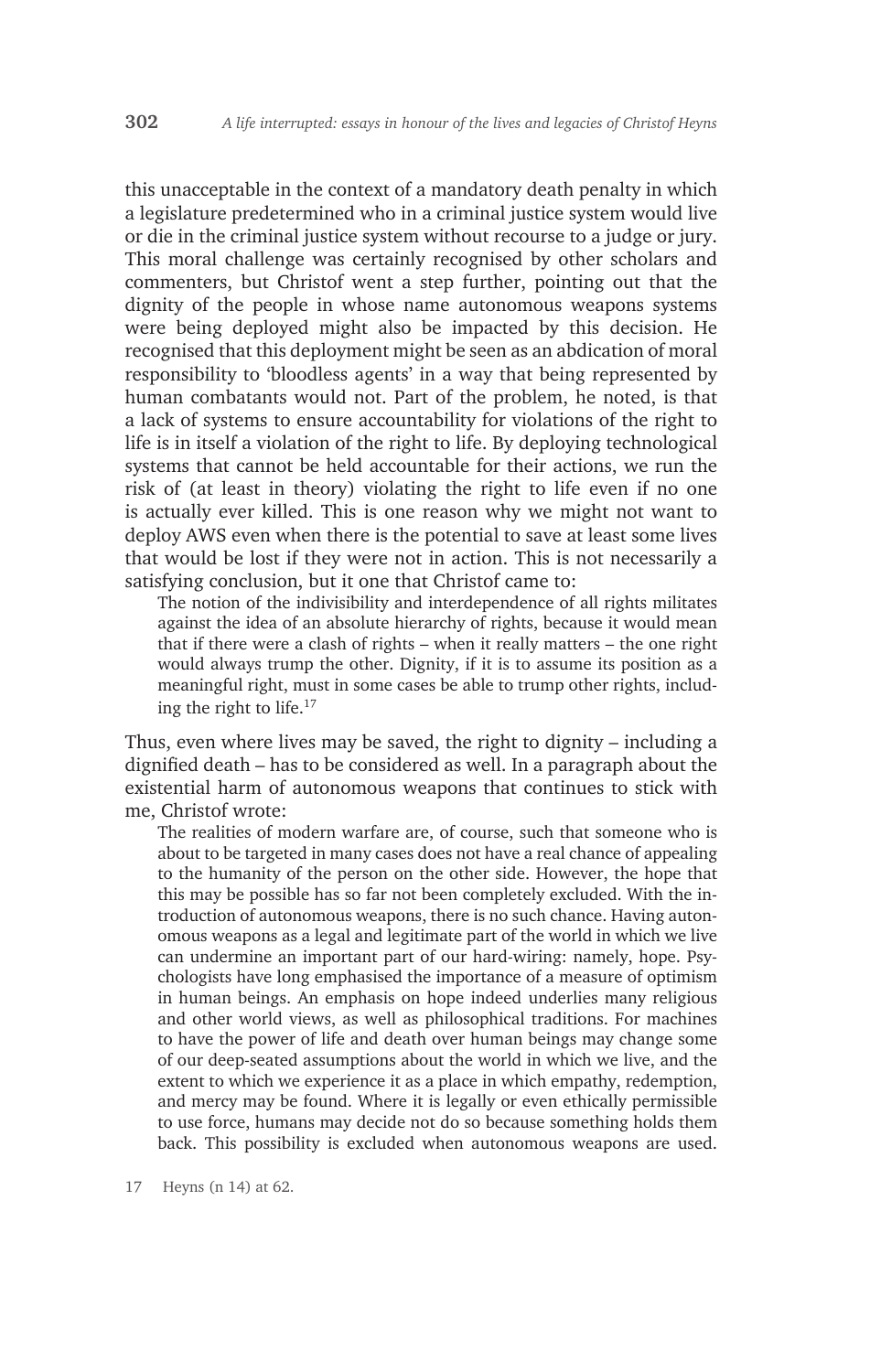This is the classical situation where a decision-maker says 'It's lawful, but it's awful' – and as a result not do it.<sup>18</sup>

This clarity extended to his core interest in how international law applied to new technological threats to human life. It was important for Christof to get to the heart of the matter and not to get lost in technical details or overwhelmed by the speed at which new technologies seem to develop. In evaluating new technologies, one must always 'ask oneself at the outset what it is that one wants to protect and develop one's approach around that answer'.19 It will be no surprise to anyone who knew Christof that he saw human rights as the most meaningful framework to think through the impact of AI and computing technologies on humanity.20 Christof's analysis applied to other applications of autonomous decision making in society. In his view,

the way we respond to autonomous weapons is a pivotal test case for the role of science in the future. The stakes cannot be higher – they are literally life and death – and how we deal with autonomous weapons will be the tone for how we deal with computers in general.<sup>21</sup>

And we should make technology evolve to satisfy the rights regime we have in place and not vice versa:

In a world dominated by computers and where power is legitimised by algorithms, the logical response to errors on the battlefield may be to call for technical improvements rather than traditional concepts of human accountability. Given the fact that accountability is an element of the protection of the right to life, this would entail a fundamental change in our understanding of the right to life.<sup>22</sup>

For Christof, our analyses of new technologies must always be grounded both in the fundamental right to life and in human dignity. The goal is to ensure that humans have the most meaningful and dignified lives possible. Merely preserving 'biological' life is not enough.

Christof was technologically savvy when taking this approach and he was by no means a technophobe – he simply recognised the complexity of building artificial intelligence systems that upheld human dignity and the right to life. At a time when debates around AWS have increasingly become centered on the notion of 'meaningful human control' (MHC), he warned us that it is 'an open-ended concept, and much will depend on the contents that it is given … Much work is still required to give the concept application in the real world.'23 In his view, it was crucial to develop and institutionalise an understanding of MHC that was both

- 18 Heyns (n 14) at 63.
- 19 Heyns (n 8) at 13.
- 20 Heyns (n 14) at 49.
- 21 Heyns (n 14) at 48.
- 22 Heyns (n 14) at 57.
- 23 Heyns (n 1) at 14.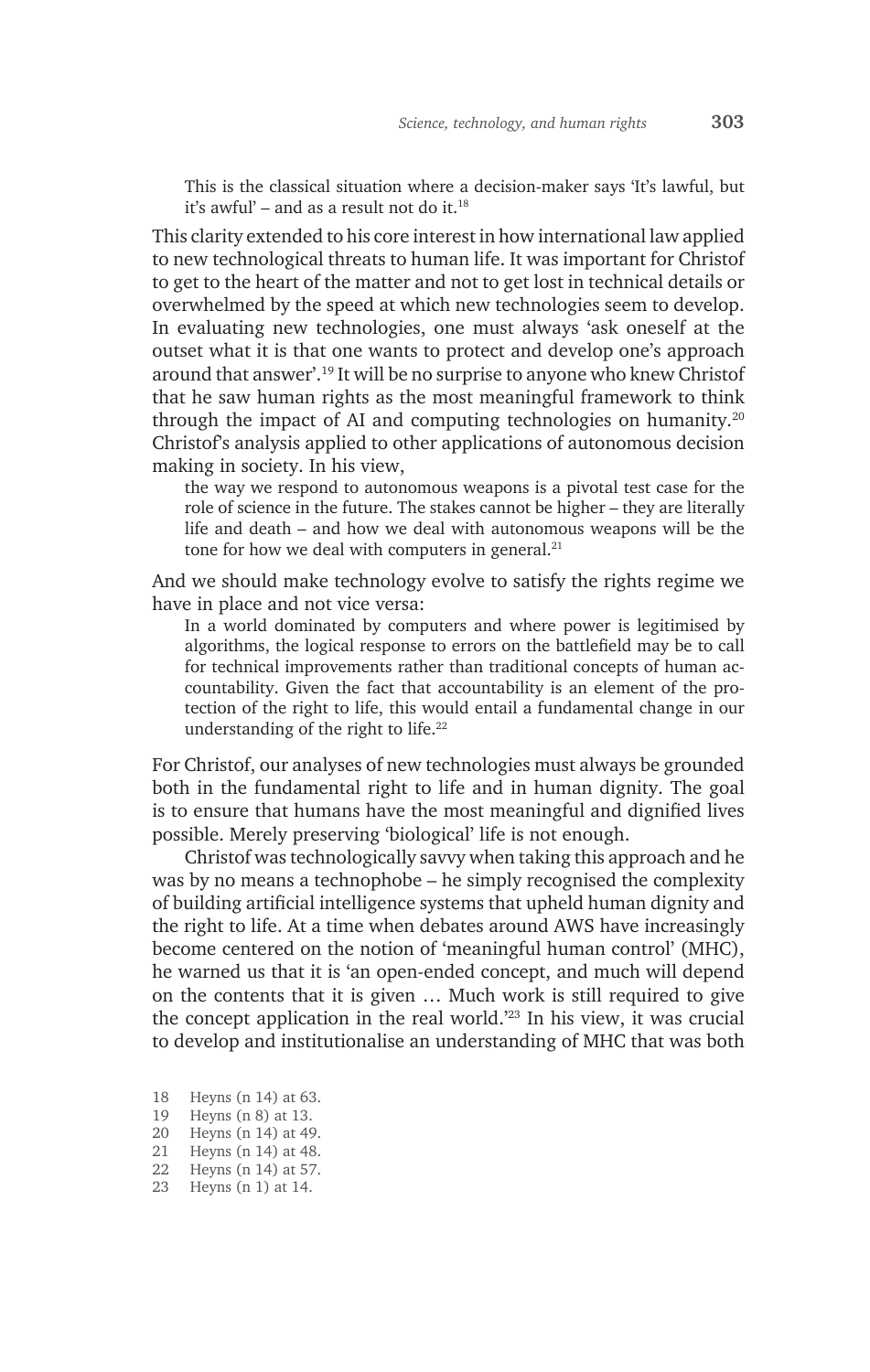meaningful and enforceable and centered on the use of technology to supplement human decision making rather than replace it.

Christof turned the rhetoric of proponents of AWS who focused on their surgical precision on its head. If AI enabled weapons with 'surgical precision,' then 'surgical standards' of evaluating their efficacy and legality ought to apply. Specifically, he made the following observation:24

the 'protect life' principle applies to all uses of force by law enforcement officials, though temporary exceptions are made in the case of armed conflict. However, if the circumstances that justify such a more permissive approach no longer exist, it seems logical to accept that the 'protect life' principle demands a more rigorous approach. That is, if technology allows states more control over long-distance use of force and lifts the fog of war, it could be argued that states should be held to higher standards – there is less of a justification for the lower standards posed by IHL and more reason to resume the default position of human rights law. For example, where smart bombs, or other technology that allows for better targeting, are available there should be less tolerance for collateral damage. Moreover, should technology be developed that makes capture, rather than kill, possible, it should be used. Those who use advanced technology should also expect to be held to higher standards as far as accountability and transparency are concerned – as is the call already from many human rights groups in the context of armed drones.

#### **Revision of Minnesota Protocol**

I had the honour of being involved in small way in Christof's efforts to revise the *UN Manual on the Effective Prevention and Investigation of Extra-legal Arbitrary and Summary Executions* along with an amazing group of experts in international law, human rights advocacy, criminal investigation, and forensic science.<sup>25</sup> The goal was to update the manual, originally written in 1991, in light of significant advances in law and forensic science, as well as a much deeper appreciation for the rights and needs of families of people who go missing in times of war, conflict, and political unrest or die unlawful deaths at the hands of the state. Since other contributors focus on updates to the legal and psychosocial aspects of this manual, which is colloquially known as the Minnesota Protocol, here I focus briefly on revision to the scientific and technical dimensions.26

Christof found the revision of the Minnesota Protocol so meaningful because it was the document that set the standards for the investigation of potentially unlawful killings by state and non-state actors. Without

<sup>24</sup> Heyns (n 1) at 16.

<sup>25</sup> Minnesota Protocol II.

<sup>26</sup> C Heyns & others 'Investigating potentially unlawful death under international law: the 2016 Minnesota Protocol' (2019) 52 *International Lawyer* 47.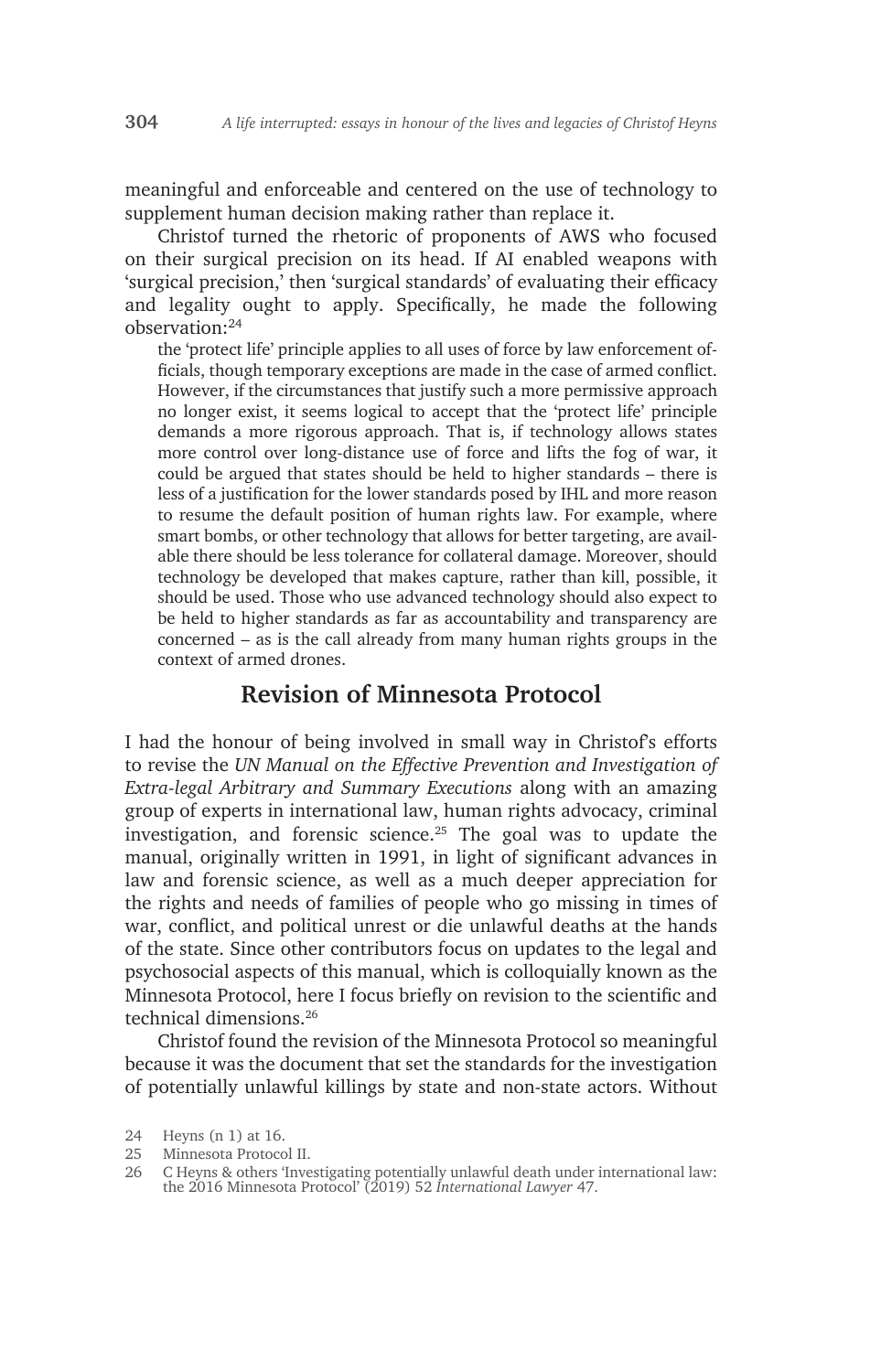effective means to determine the fate of the missing, perpetrators cannot be held accountable, families do not know what happened to their loved ones, and impunity for the violation of the right to life reigns in communities and nations. Ultimately, the failure to investigate a potentially unlawful death is regarded, in itself, as a violation of the right to life. Widely agreed upon standards form a baseline for countries to incorporate into their laws and investigatory protocols, provide cover for government investigators and forensic scientists undertaking inquiries into politically contentious unlawful or suspicious deaths, and provide a metric for outside observers to use when determining the extent to which the state is living up to its obligations to respect the right to life and human dignity of its citizens and subjects.<sup>27</sup>

Soon after taking on his role as the Special Rapporteur it became clear to Christof that the document needed to be thoroughly revised, especially with respect to new methods of documenting crime/death scenes, recovering human remains, determining cause and manner of death, and indentifying remains through DNA profiling. While the impetus for the revision emerged from the concerns of the forensic and medical practitioners who used it most often, Christof and his collaborators decided to use it as an opportunity to bring the legal sections up to date and further develop them in order to solidify the manual's approach using death investigation to support to the right to life. The revision clarified what circumstances trigger a state's legal obligation to investigate potentially unlawful deaths and what those states must do in this context.<sup>28</sup>

Christof commissioned a noted forensic scientist, Dr Morris Tidball-Binz, the Head of Forensic Services at the International Committee of the Red Cross (ICRC), to undertake the revision of the sections on investigatory practice and brought in a wide variety of experts to consult on this process (including me). In addition, Christof and his collaborators sought input from governments and people with an interest in the investigation of unlawful and suspicious killings or disappearances. In keeping with standard practices in international standard-setting, the revised Minnesota Protocol includes both minimum requirements that must be followed without deviation and recommended actions that should be put into place whenever possible. While governments are the parties most responsible for investigations into potentially unlawful killings and disappearances, the manual is also meant for civil society organisations that conduct these investigations after the fact when

27 As above. 28 As above.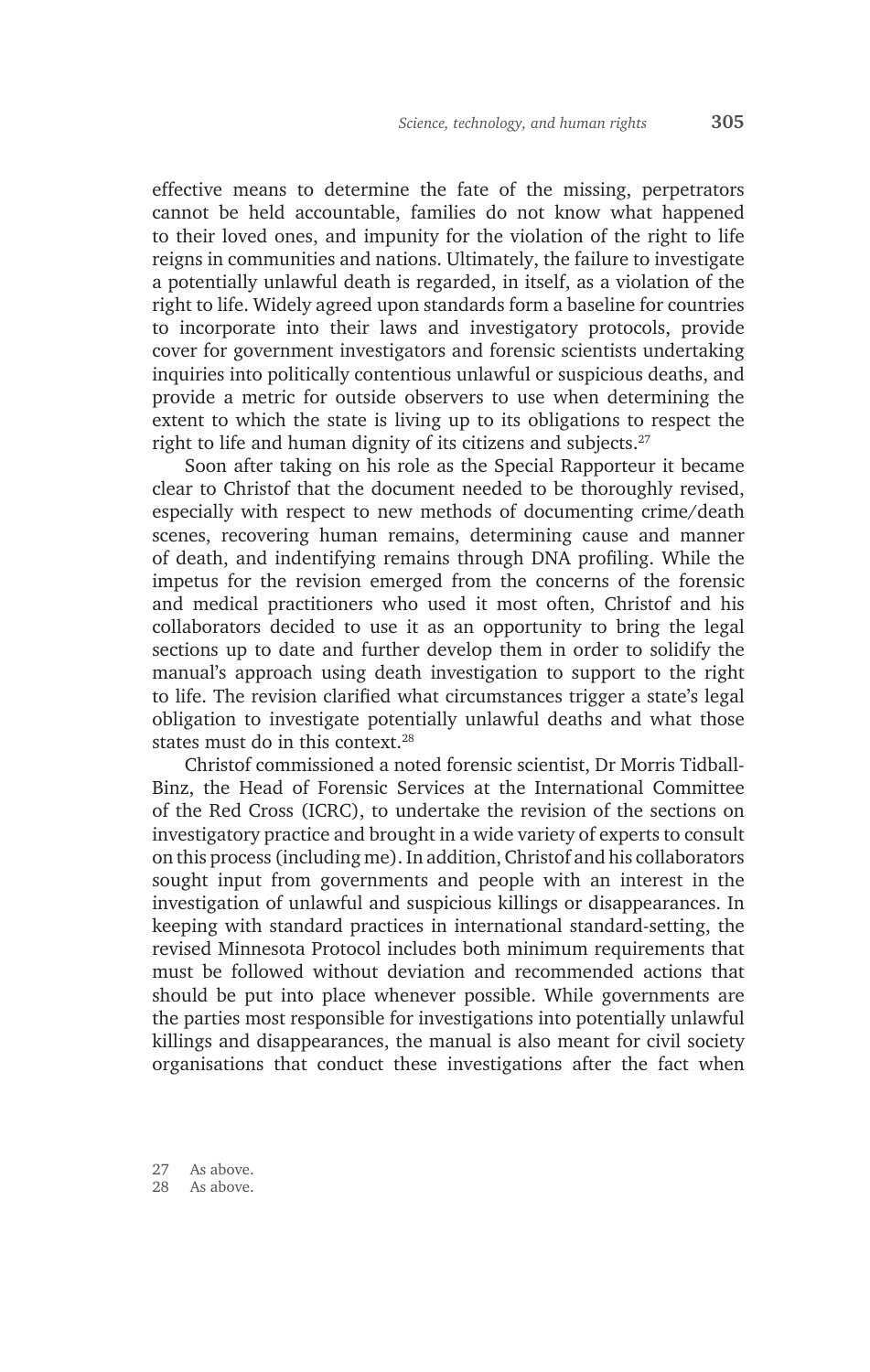governments are unwilling or unable to do so, or when governments explicitly request non-governmental assistance.<sup>29</sup>

Of particular concern during the revision process was the development of explicit guidance for the management of crime scenes and the recovery of evidence in a way that preserved its scientific and legal value while at the same time ensuring that the needs of families were respected. As Christof and his collaborators noted, developments in DNA analysis have made it possible to identify even the smallest and most damaged bits of human tissue and bone, and advances in forensic archaeology and pathology have dramatically improved the ability of investigators to determine when and how a person died. This had led to changes in norms associated with investigations of potentially unlawful deaths:

While, controversially, some early investigations carried out by the international criminal tribunals for the former Yugoslavia and Rwanda focused on gathering evidence for prosecution over the needs of families to have their loved ones identified, forensic scientists examining the dead are now expected to seek to identify remains as a matter of principle and to advance the rights of families. The 2003 Conference on The Missing and Their Families, organized by the ICRC, concluded that it is wrong to investigate the dead from armed conflicts or disasters if this investigation is focused exclusively on documenting the cause and manner of death and does not include efforts to identify the victims. In addition, the duty of medico-legal experts to protect the dignity of the dead has evolved since the publication of the first edition of the Protocol to become a universal requirement. In consideration of these developments, the new Protocol advocates for an integrated and scientifically sound approach to using forensic evidence. It calls for forensic human identification in every case of potentially unlawful death, outlining the general principles and the scientific approach required to reliably identify single or multiple bodies.<sup>30</sup>

In addition to guidelines for states and civil society organisations, the 2016 revision of the Minnesota Protocol also included a new section that speaks directly to Christof's own integrity and his desire to ensure the integrity of the human rights field more broadly. This section on professional ethics of investigators begins from the fundamental principle that scientists and medical professionals should not just be beholden to the law or to the norms of their specific disciplines. Rather they bear special ethical responsibilities toward victims, their families, and the broader community of people impacted by the investigation. In addition to seeking truth through effective investigation practices, they must also work 'to advance the goals of justice and human

29 As above.

30 Heyns & others (n 26) at 74-75.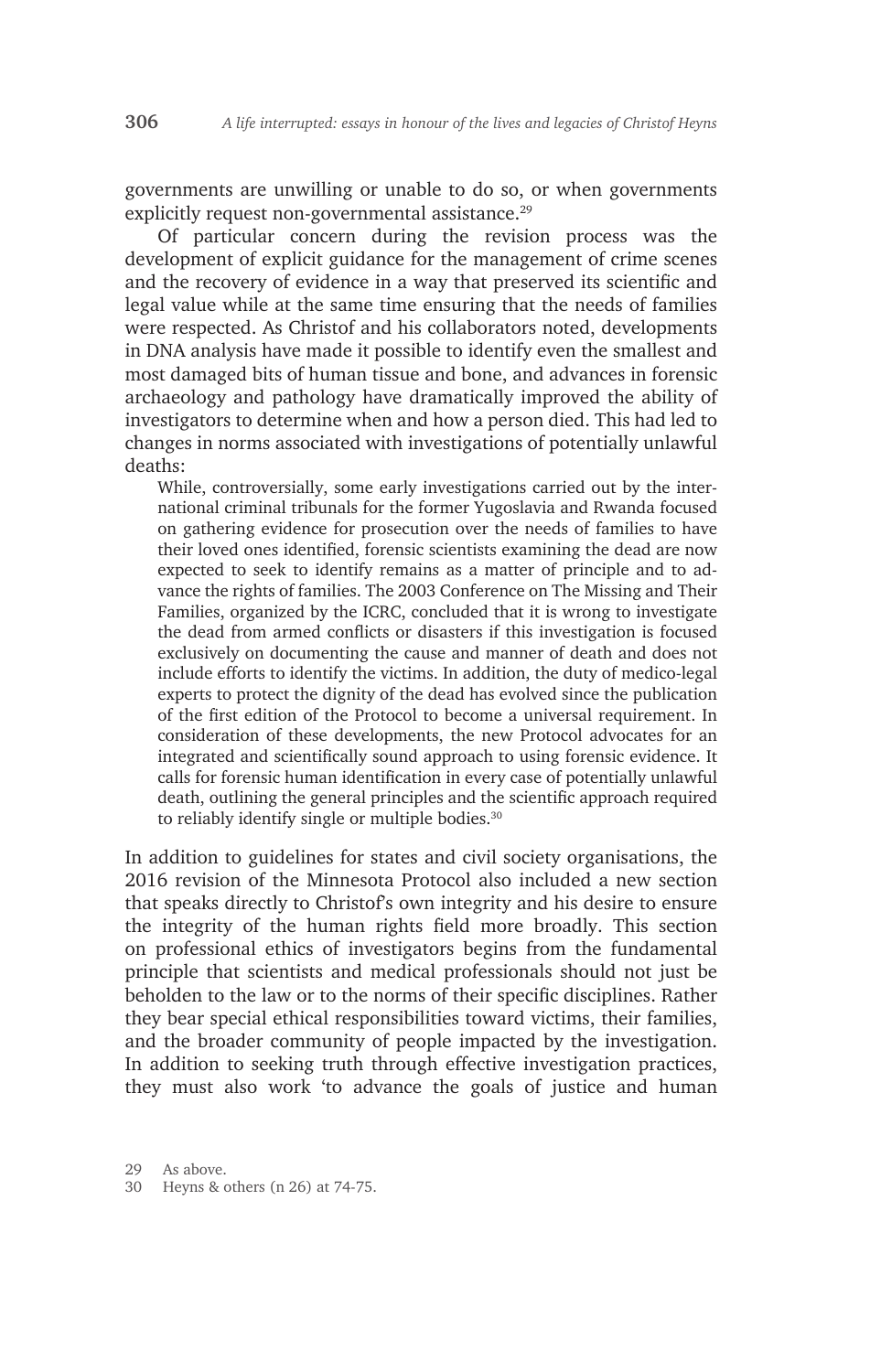rights.'31 Thus, no matter who contracts forensic specialists to work on the investigation, they must maintain their independence – especially when state actors are alleged or suspected to have been involved in the death. They must also work to ensure the safety, privacy, well-being, and dignity of anyone affected by the investigation and respect their cultures and customs. They also have a special obligation to minimise additional trauma to family members, to respect their needs and wishes as much as possible, and to uphold the fundamental dignity of the dead.

## **Conclusion: Upholding the right to protest**

I would like to conclude this chapter in honour of Christof by briefly describing the direction of our more recent conversations about the role that technology might play in upholding the right of all people to peacefully protest. As many of the other contributors to this volume will surely attest, Christof was a passionate supporter of the right of all people to peacefully assemble to express themselves, air grievances, or celebrate things that matter to them. Throughout his career he has spoken out in support of protesters around the world – most recently during the Black Lives Matter movement that flourished in the United States in the months before his untimely death.

Christof also recognised that it was sometimes necessary for public officials to place some limits on protests and demonstrations in the name of public safety, although he argued that public safety should not be used as an excuse to shut down protests entirely. We spent a significant amount of time in our most recent conversations focusing on two issues in particular: the right of people to record law enforcement and military responses to protests; and the role that simulation technology might play in helping law enforcement officials respond to protesters in ways that de-escalated potential violence rather than increased the prospects for the use of force in such confrontations. By preserving the right to peacefully assemble and protest, and curbing violent state responses to such actions, Christof clearly hoped to preserve a space in which social change might take place through deliberation and discussion rather than violence and repression.

Christof hoped to use the latest developments in AI and virtual reality to create immersive environments in which law enforcement and military personnel could be desensitised to the feeling of the need to use violence to control crowds of demonstrators and trained to deescalate such situations instead. I played the skeptic in these conversations – pointing out that most available technology could not mimic the conditions that state agents would actually find themselves

<sup>31</sup> Minnesota Protocol II, para 41.